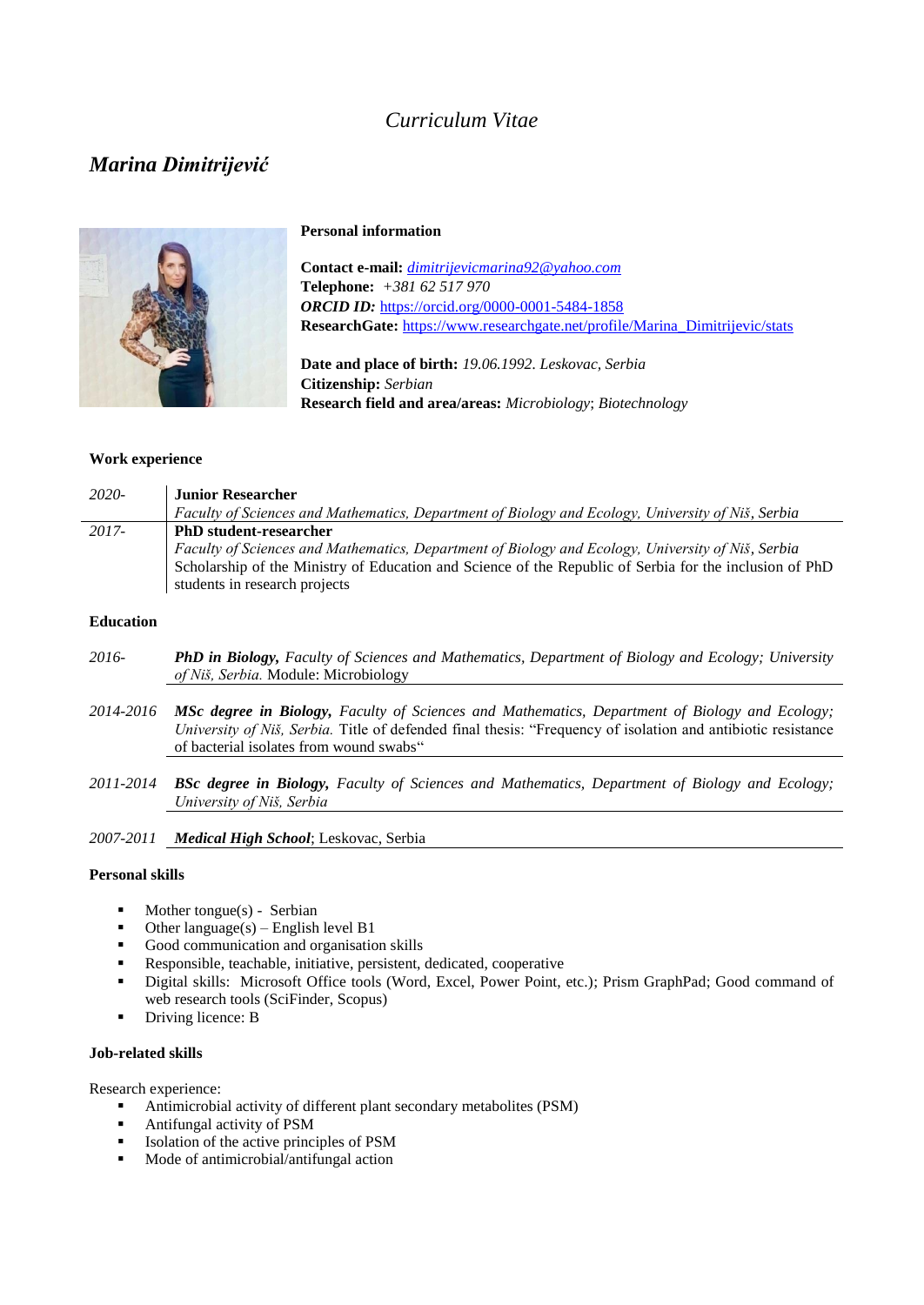#### **Publications in international SCI-journals**

- 1. Stojanović-Radić, Z., Pejčić, M., **Dimitrijević, M**., Aleksić, A., V Anil Kumar, N., Salehi, B., William C., Sharifi-Rad, J.: Piperine-A Major Principle of Black Pepper: A review of its bioactivity and studies. *Applied Sciences,* 9 (20), **2019**: 4270.
- 2. Salehi, B., **Dimitrijević, M.,** Aleksić, A., Neffe-Skocinska, K., Zielinska, D., Kolozyn-Krajewska, D., Sharifi-Rad, J., Stojanović-Radić, Z., Milton Prabu, S., Rodrigues, C., Martins, N.: Human microbiome and homeostasis: insights into the key role of prebiotics, probiotics and symbiotics. *Critical Reviews in Food Science and Nutrition*, **2020**: 1-14.
- 3. Stojanović-Radić, Z., **Dimitrijević, M**., Genčić, M., Pejčić, M., Radulović, N.: Anticandidal activity of *Inula helenium* root essential oil: Synergistic potential, anti-virulence efficacy and mechanism of action. *Industrial Crops and Products*, 149, **2020**: 112373.
- 4. Pejčić, M., Stojanović-Radić, Z., Genčić, M., **Dimitrijević, M**., Radulović, N.: Antivirulence potential of basil and sage essential oils: Inhibition of biofilm formation, motility and pyocyanin production of *Pseudomonas aeruginosa* isolates. *Food and Chemical Toxicology*, **2020**: 111431.
- 5. Sharifi-Rad, J., Rodrigues, C. F., Stojanović-Radić, Z., **Dimitrijević, M**., Aleksić, A., Neffe-Skocinska, K., Zielinska, D., Kolozyn-Krajewska, D., Salehi, B., Milton Prabu, S., Schutz, F., Oana Docea, A., Martins, N., Calina, D.: Probiotics: Versatile Bioactive Components in Promoting Human Healt. *Medicina*, 56 (9), **2020**: 433.

#### **Other Publications**

- 1. Stojanović-Radić, Z., **Dimitrijević, M.,** Stanković, N., Pejčić, M.: Frequency of isolation and antibiotic resistance patterns of bacterial isolates from wound infections. *Biologica Nyssana*, 7 (2), **2016**: 151-158.
- 2. Stanković, N., Joković, N., Mihajilov Krstev, T., Pejčić, M., **Dimitrijević, M.:** Frequency and antibiotic resistance of bacteria in urinary tract infections in south Serbia. *Biologica Nyssana*, 8 (2), December **2017**: 137-144.

#### **International Conferences**

- 1. Stojanović-Radić, Z., **Dimitrijević, M.,** Pejčić, M., Stanković, N., Genčić, M., Živković, M., Radulović, N.: Anticandidal activity of *Inula helenium* root essential oil: synergistic potential, anti-virulence efficacy, and mechanism of action. *49th International Symposium on Essential Oils, Niš, Serbia, 2018*. *Facta Universitatis*, Series Physics, Chemistry and Technology, 16 (1), 2018: 82
- 2. Stojanović-Radić, Z., Pejčić, M., **Dimitrijević, M.,** Stanković, N., Genčić, M., Radulović, N.: Inhibitory effects of *Ocimum basilicum* and *Salvia officinalis* essential oils on virulence factors of *Pseudomonas aeruginosa* clinical isolates. *49th International Symposium on Essential Oils, Niš, Serbia, 2018*. Facta Universitatis, Series Physics, Chemistry and Technology, 16 (1), 2018: 43.

#### **National Conferences**

- 1. **Dimitrijević, M.,** Stojanović-Radić, Z., Pejčić, M., Dinčev, S.: Anticandidal activity of *Satureja montana* and *Thymus vulgaris* essential oils: synergistic potential and anti-virulence efficacy. *13th Symposium on the Flora of Southerneastern Serbia and Neighboring Regions, Stara planina, Serbia, 2019.*
- 2. Pejčić, M., Stojanović-Radić, Z., **Dimitrijević, M**., Janković, A.: Antipseudomonal activity of *Satureja montana* L. essential oil and its synergisric potential with cyprofloxacin. *13th Symposium on the Flora of Southerneastern Serbia and Neighboring Regions, Stara planina, Serbia, 2019.*
- 3. Pejčić, M., Stojanović-Radić, Z., **Dimitrijević, M.,** Stojković, O.: Effects of *Satureja montana* L. essential oil against *Klebsiella pneumoniae* clinical isolates: anti-virulence and synergistic potential. *13th Symposium on the Flora of Southerneastern Serbia and Neighboring Regions, Stara planina, Serbia, 2019.*
- 4. Pejčić, M., Stojanović-Radić, Z., **Dimitrijević, M**.: Evaluation of antibiofilm activity of selected commercial essential oils. *13th Symposium with international participation "NOVEL TECHNOLOGIES AND ECONOMIC DEVELOPMENT" Faculty of Technology, Leskovac, Serbia, October, 18-19, 2019.*
- 5. **Dimitrijević, M**., Stojanović-Radić, Z., Pejčić, M., Stanković, N., Joković, N., Mihajilov-Krstev, T.: Antimikrobna aktivnost i mehanizmi delovanja etarskog ulja omana (*Inula helenium*) na humane respiratorne izolate. *Drugi kongres biologa Srbije, Kladovo, Serbia, 2018.*